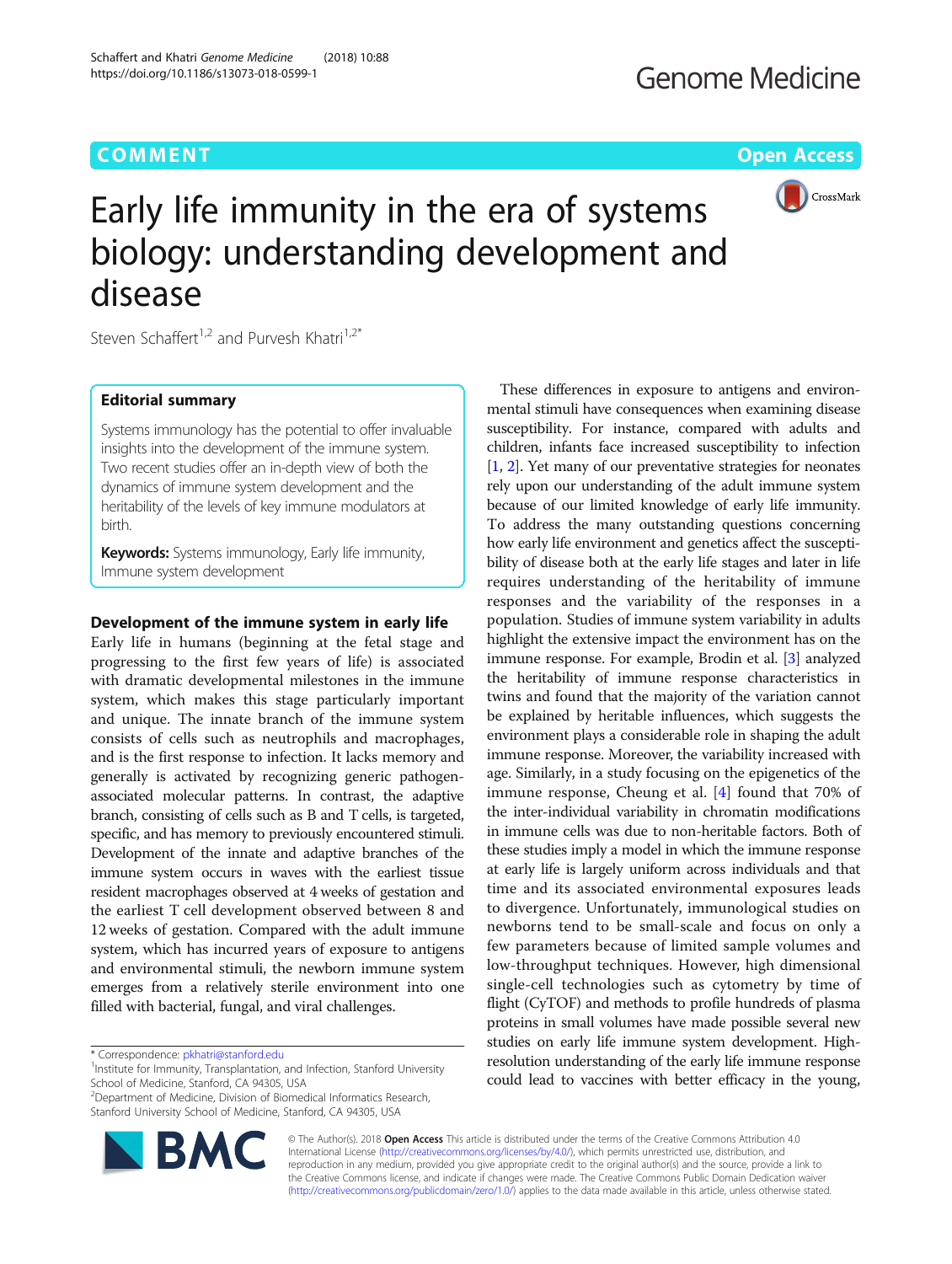help identify risk factors for autoimmunity, and improve treatment of early life infectious disease.

# Recent advances in the study of early immune system development

Two recent studies describe the first steps towards understanding early life immune system development [[5,](#page-2-0) [6](#page-2-0)]. Olin et al. [[5\]](#page-2-0) found that early immune system development followed a stereotypic pattern in pre-term and term children, while Traglia et al. [\[6\]](#page-2-0) compared maternal and fetal contributors to the early life immune system. Both studies made use of high-throughput technologies to measure multiple factors simultaneously.

Olin et al. [[5\]](#page-2-0) analyzed blood from 100 newborns: 50 pre-term births and 50 term births. They profiled cell frequencies of all major immune cell populations using CyTOF, and 267 plasma proteins by immunoassay in cord blood at birth, and in blood at weeks 1, 4, and 12 after birth. Cord blood samples were highly diverse with little correlation to the post-natal immune phenotype. Pre-term births were associated with a strong pro-inflammatory signature. Neutrophils increased with gestational age, with pre-term newborns having lower numbers compared with term newborns. Topological data analysis using both plasma proteins and immune cell population frequencies found that although children born pre-term or at term were different from each other at birth, they converged onto a stereotypical immune phenotype.

Furthermore, compared with their parents, immune systems of newborns were more dynamic over time and had much larger intra-individual variability. This is in contrast to previous work that showed that inter-individual differences were substantially larger and affected by environmental exposures [[7\]](#page-2-0). In adults, repeated measures of immune system components over time remain largely stable with larger differences observed between people rather than within. Over time, phenotypes of B cells, natural killer (NK) cells, and dendritic cells (DCs) in newborns become more similar to those of their parents, whereas T cells do not. This highlights a critical developmental window for these cell types early in life. Olin et al. [\[5](#page-2-0)] also analyzed the microbiomes of newborns. Microbiome diversity increased after birth and those with low diversity (and high levels of activated T cell populations) exhibited increased immunological heterogeneity at 3 months of age. Furthermore, several key immune cell populations (B cells, NK cells, and DCs) reached adult-like phenotypes in the first 3 months of life, which suggests that exposures to antigens by these cells during this period could lead to diverse outcomes later in life. For example, differential susceptibility to autoimmunity and asthma may relate to DC exposure to bacterial antigens early in life, which could lead to more tolerogenic DCs later in life. Overall, Olin et al. [[5\]](#page-2-0) provide a detailed view of immune system development that supports a model in which the immune system is highly heterogeneous at birth but converges in the first 3 months of life.

The fetal cytokine environment has an important effect on fetal development. For example, high levels of interleukin (IL)-6, IL-1, IL-8, and tumor necrosis factor (TNF) is predictive of pre-term birth [[8\]](#page-2-0) and type I interferons are essential for host resistance against fetal Zika virus infection in a mouse model [\[9](#page-2-0)]. Traglia et al. [[6](#page-2-0)] focused on the heritability of cytokine and chemokine levels between mothers and infants by conducting the first genome-wide study of immune regulators in infants and mothers simultaneously. Several cytokine and chemokine levels were measured in more than 700 mother–infant pairs and the genome-wide single nucleotide polymorphismbased heritability of each was calculated to find loci that contribute to their levels. Results from the study showed substantially less variability in cytokine and chemokine levels in infants compared with mothers. Seven chemokines had very high levels of heritability, which suggests that there is a strong genetic component to early chemotactic programs in the infant. Traglia et al. [[6](#page-2-0)] identified the PLCL2 locus as being highly associated with several inflammatory cytokines and chemokines that are implicated in the humoral response and B cell receptor signaling (interferon γ, IL-2, chemokine c-c motif ligand 7, chemokine c-x-c motif ligand 9, and chemokine c-c motif ligand 19).

Maternal genetics contributed substantially to the levels of six cytokines or chemokines in the infant  $[6]$ . Of these, the neonatal level of the cytokine IL-4 was not influenced by fetal genetics but only by maternal heritability. Intriguingly, fetal genetics did contribute to the levels of cytokines and chemokines in mothers. For instance, a fetal single nucleotide polymorphism within a long noncoding RNA near ADCYAP1 was associated with maternal soluble IL-2 receptor alpha (sIL-2Ra) chain levels. Fetal genetics contributed to the maternal cytokine milieu likely through signaling at the placenta, not through direct transfer of cytokines and chemokines across the placenta. Certain cytokines in the newborn can be explained by maternal genotype, and sIL-2Ra in mothers can be explained by the newborn genotype, which suggests a bi-directional interaction. This analysis of cross heritability begins to shed light on the complex dynamics of maternal–fetal immunological interactions.

Both of these studies look at early life immune system development using high-throughput technologies. While they approach this question from different angles, taken together they construct a framework for understanding the heritable and environmental factors that characterize early life immunity.

## The way forward

The findings presented in both studies have implications for long-term health and disease. The unique critical